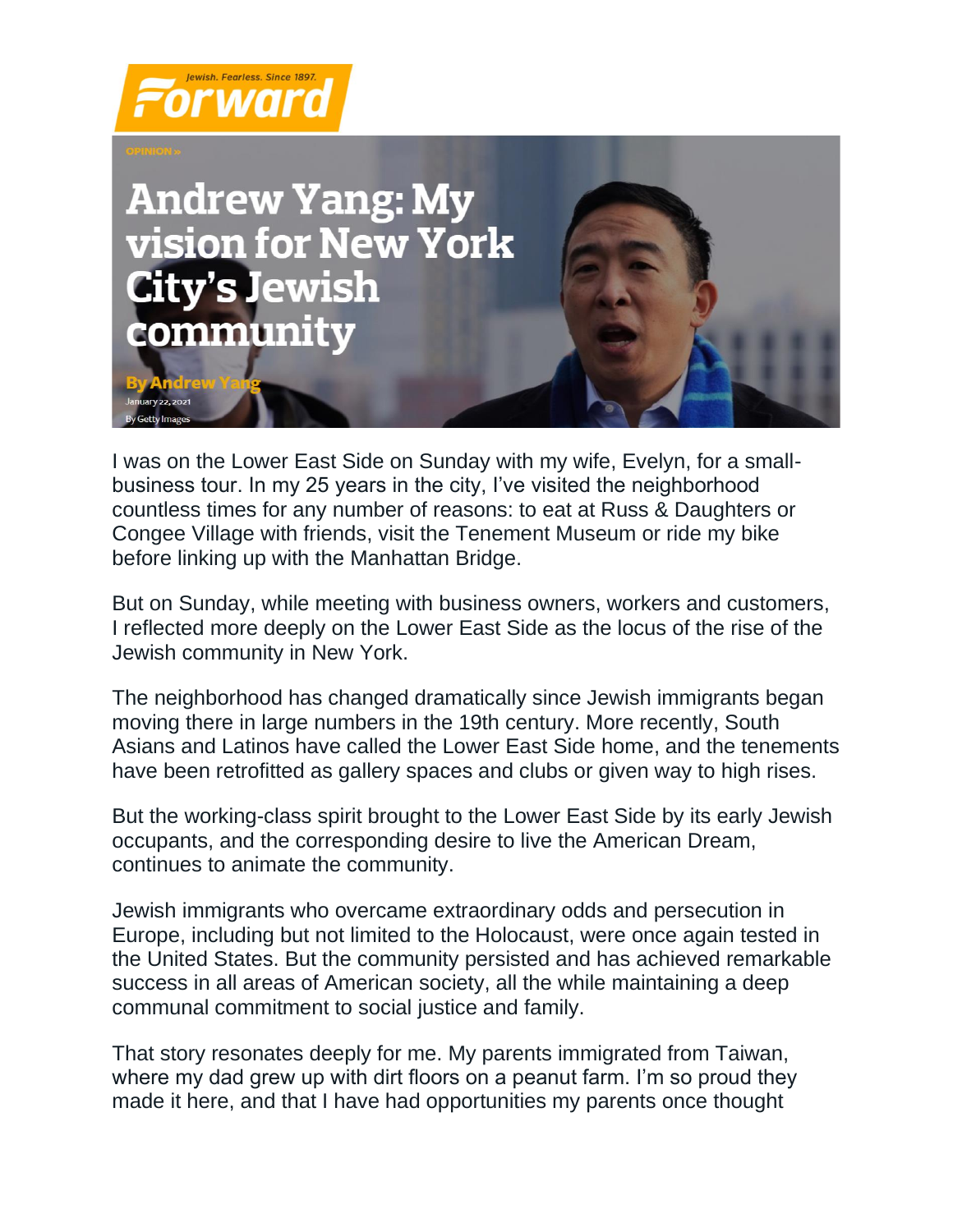weren't possible for their children. American Jews showed families like mine the possibilities that existed here.

This is why the Jewish community should know that, as mayor, I'll always be a reliable partner. That's an essential goal for any leader of New York City.

I'm concerned about the direction of this country. It's why I ran for president in the first place. Our social fabric is fraying and the recent attack on the U.S. Capitol is an outgrowth of that. The rise of white nationalism in particular is a threat that seems to only be growing. The grainy footage of a sold-out Madison Square Garden hosting a Nazi rally in 1939 now seems like it could happen again today. The recent vandalism of the Museum of Jewish Heritage with a Confederate flag was a stark reminder of the threat that white nationalists still pose to New York's Jewish communities.

I share the Jewish community's anger about the recent rise in hate crimes. In 2019, anti-Jewish attacks made up 58% of all hate crime complaints in New York City.

We need to do a better job at guarding against all hate crimes, including antisemitic ones. The NYPD, in conjunction with federal authorities, must focus on rooting out hate and gun crimes rather than nonviolent offenses.

But not all hate crimes are committed by organized neo-Nazis. We need to build better relationships between different neighborhoods throughout the city. New York's diversity is its greatest asset, but friction is a feature of every melting pot. Through our clergy, community groups and schools, we can do a better job at fostering empathy and understanding across race, religion and ethnicity.

A pluralistic democracy is not an easy model to maintain, especially during a time of profound economic change. We have to work at it.

A Yang administration will push back against the BDS movement, which singles out Israel for unfair economic punishment. Not only is BDS rooted in antisemitic thought and history, hearkening back to fascist boycotts of Jewish businesses, it's also a direct shot at New York City's economy. Strong ties with Israel are essential for a global city such as ours, which boasts the highest Jewish population in the world outside of Israel. Our economy is struggling, and we should be looking for ways to bring back small businesses, not stop commerce.